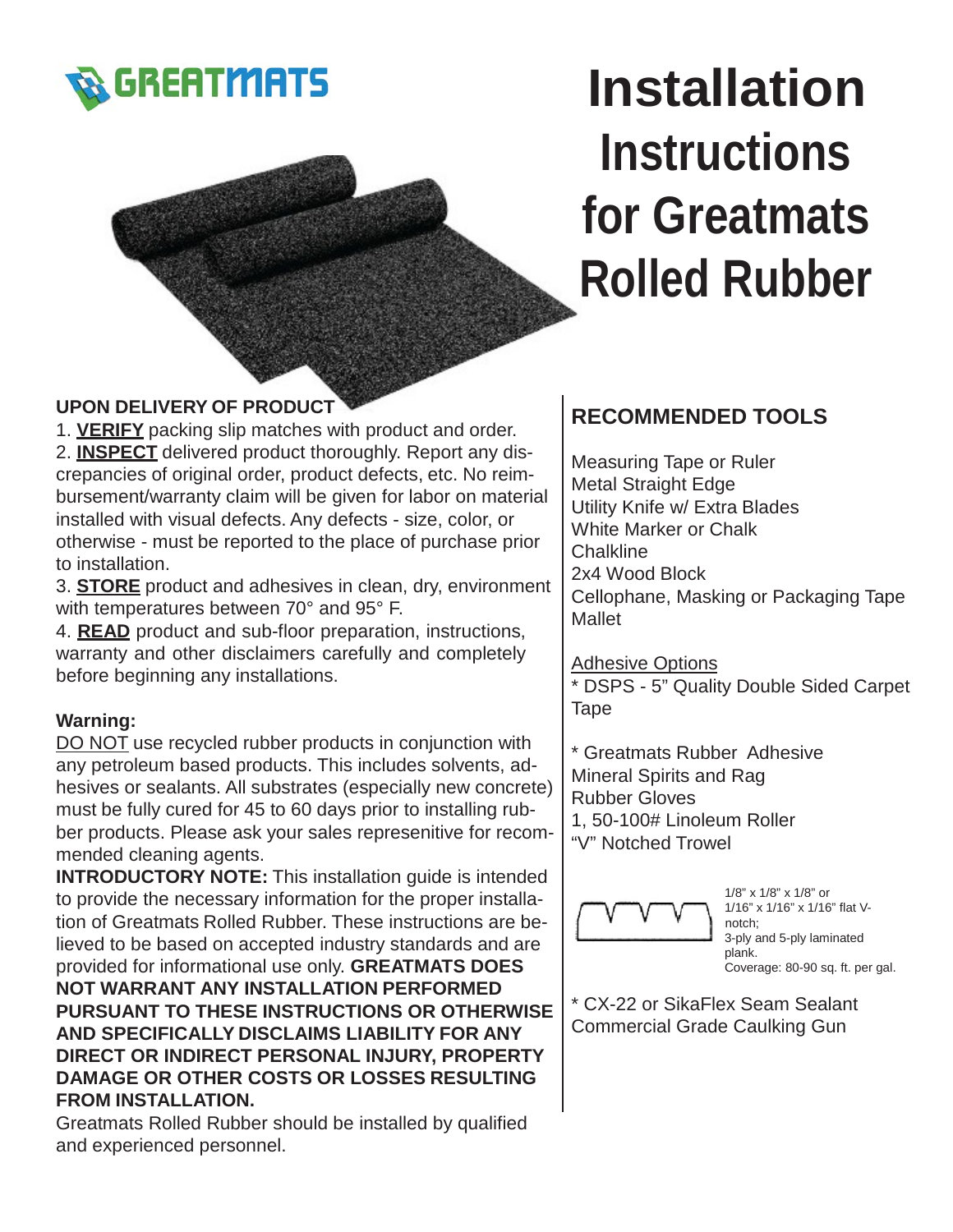#### **ADHESIVE**

Protect unopened containers from heat and direct sunshine. In cool weather, store containers in temperatures of 70° to 95°F for at least 24 hours before using. Greatmats adhesive has a shelf life of one year when stored at this temperature range. Apply Greatmats adhesive in temperatures above 40°F.

\* Wear gloves during application; the adhesive is difficult to remove from skin and clothing; if adhesive gets on skin, immediately wipe it off with a dry cloth.

\* Do not apply on frozen surfaces or standing water.

\* Avoid contact with water or alcohol before use and before complete cure.

\* Do not use in areas subject to hydrostatic head pressure.

\* Do not use on wet, contaminated, or friable substrates.

\* It is the user's responsibility to check the adhesion of the cured adhesive on typical test areas at the project BEFORE application.

## **OPTIONAL SEAM SEALING**

Greatmats offers CX-22 and SikaFlex Sealant/ Adhesive for creating the performance of a one-piece floor. Both act as a bonding agent that will waterproof flooring seams, and will be as flexible as the rubber it bonds.

Both CX-22 and SikaFlex are available in a 10 oz gun-grade form. To bond the rubber together, leave 1/8" gap between seams for adequate adhesive to penetrate adjacent pieces. To seal seams for waterproofing, sealant should be applied post-installation and applied thinly only to the seams. Either application must be allowed to cure for 48 hours prior to use.

To assure a strong bond, it is strongly recommended to thoroughly clean the edges of the mats by steam cleaning with a mild dish detergent or wiping with a denatured alcohol. Allow the mats to completely dry prior to applying sealant.

\* When sealing colored rubber, use Greatmats Sikaflex 221 for best bond.

#### **PREPARATION Product**

Greatmats rolled rubber products must reach room temperature to ensure a secure, tight installation with minimal size fluctuation. Each piece should be completely unrolled and allowed to set for a full 24 hours prior to beginning installation. This allows the product to relax from being rolled and to size-stabilize at the typical room temperature. Inspect the product prior to installation for measurable defects or variations.

## **Sub-Surface**

For best installation, any sub-surface should be reasonably flat and free of holes or variances of more than 1/8".

- 1. All sub-surfaces should be structurally sound and fully cured for 45 to 60 days. Test floor for vapor drive in accordance with anhydrous calcium chloride test. Vapor drive should not exceed the industry standard of <3.0 lbs. per 1,000 square feet in 24 hours.
- 2. Repair concrete and install joint sealants and fillers as necessary.
- 3. Mechanical surface profiling is the preferred floor preparation method. It is the only acceptable preparation method where warranties are issued. Acid etching is not recommended. Mechanically profile the floor to medium-grit sandpaper texture. Remove curing and parting compounds and other surface hardeners and floor coatings in accordance with the manufac turers instructions.
- 4. It is recommended to test the sub-straight to give ratio by trowl ing a small area w/adhesive roll and let dry. Then remove (pull-up) to check transferance of glue to sub-straight test area. You should have a 85% to 95% transfer in your test area. Adjust trowel, by tilting the edge 30% to 45%, to increase or decrease amount of glue applied.

## **A. Concrete**

New concrete must be allowed to cure thoroughly prior to installation (45 to 60 days). If sealants are used, **DO NOT** use one with a petroleum base. Old concrete must be repaired and have joint sealants and fillers installed as necessary. All cracks or flaws should be filled in or repaired prior to covering with rubber products. Use patching materials as appropriate.

Surface must be thoroughly cleaned of dirt, dust, grease, or other foreign matter by shot blasting or other mechanical means with a commercial degreaser and allowed to dry completely before beginning installation.

## **B. Wood Base**

Wood surfaces should be completely cleaned of dirt, dust, grease or other foreign matter and be completely dry prior to installation. Trapped moisture may rot the wood or interfere with installation adhesives.

Nails or other protrusions should be pounded down or removed, holes repaired, and surface variances repaired within the 1/8" acceptable variance level.

## **C. Asphalt**

Asphalt requires the same preparation as concrete. However, due to variations in asphalt substrates, it is the user's responsibility to check the adhesion of the cured adhesive on typical test areas at the project BEFORE application.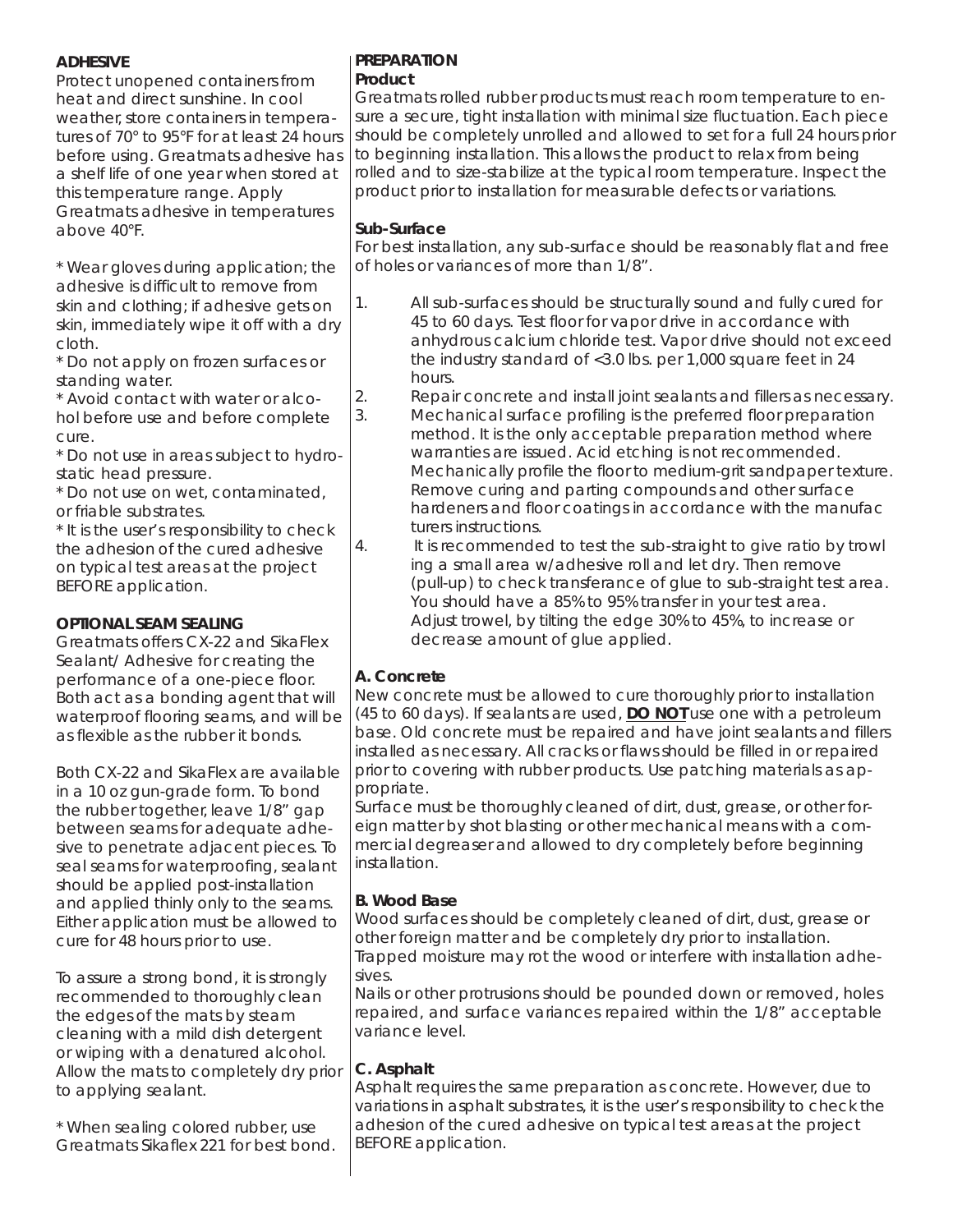#### **D. Over Rock Base**

Begin preparing the surface 2-3" below the level of the finished floor. Fill prepared area with 3/4" minus crushed gravel, decomposed granite or limestone product. Tamp fill down to 2-3" thickness, so that it is near level with the area of installation, minus the thickness of the rubber surfacing.

A border should be installed to further house the surfacing once installed. This can be a concrete curb, wood, or other permanent or semi-permanent board product. If a border is not an option, sealing/ bonding the seams together is recommended with the CX-22 or SikaFlex adhesives using the instructions listed.

#### **CLEANING**

Indoors: Sweep, sponge mop or vacuum rubber flooring for everyday maintenance. Outdoors: Use of a water hose, leaf blower or broom is usually sufficient.

Use Cleanvia CV1000 Cleaner/Deodorizer, or a mild detergent with a sponge mop and water for more extensive cleaning.

Please ask your sales represenitive for recommended cleaning agents. **DO NOT USE Petroleum Based Products To Clean Rubber.**

#### **INSTALLATION**

**Indoors**

1) **Greatmats Rolled Rubber should be installed by a trained professional flooring installer with experience installing rubber flooring.** Assume that the walls, and/or curbs the rolls are abutting are not perfectly straight or square. Begin by determining the vertical center of the area to be installed. Snap a chalk line. Snap two additional chalk lines 24" out from either side of the original chalk line (Figure 1). This is the guideline for the edges on the first 48" roll. (If the roll to be installed is of another width, divide the width in half and measure that distance out from the original chalk line to determine the first rolls' guides) **Insure that the flooring is layed so that any roll curl is facing down. This will prevent the ends from curling up.**

2) Placing the roll end against the wall, unroll the first piece over the prepared area. Maneuver the rubber to lay precisely within the two chalk lines by tapping with a mallet and wood block. If the length of the rubber roll exceeds the length of the floor, use a straight edge and non-retractable utility knife to trim the excess length, **leaving an extra inch for the final cut (see cutting tips).**

3) Repeat steps above for remaining rolls. For subsequent roll placement, chalk lines can be used to define the areas of installation, but is not as crucial as with the initial piece (Figure 3). See curing times on the back page for traffic acceptability.

4) To insure a tight fitting seam when butting one roll up to another, overlap the seam by 1/8". Working from one end, work the overlapping roll down into the seam. If a gap appears, lift the roll and overlap the seam to before the gap and repeat the process. If rippling appears on the far side of the overlapping roll, remove this by stretching the material by pulling or a kicking motion. **Always insure a tight fitting seam prior to applying adhesive. Prior to curing the adhesive will not have sufficient grab to fix a misaligned seam. Never apply tape to the surface of the flooring as it may leave a residue on the surface when removed.**

5) After the entire room has been laid out and allowed to fully acclimate to the room and floor temperature, trim the roll lenghts as required for a perfect fit. Beginning with a roll aligned along a front edge or wall, pull the roll back one half of the length. Apply adhesive or tape as describe below. Lay the flooring back down being careful to not allow air pockets. Repeat

Figure 1

|             | 2nd Line, 24"<br>from Center |
|-------------|------------------------------|
| Center Line |                              |
|             | 3rd Line, 24"                |
|             | from Center                  |

Figure 2

Apply adhesive and rubber within the boundaries of chalk lines.

Figure 3

48" from 1st **Installed Roll** 

Roll #1

Snap Chalk line for next roll.

#### Figure 4

| Roll#3        |
|---------------|
| Roll#2        |
| Roll#I        |
| Roll#4        |
| <b>Roll#5</b> |
| Roll#6        |

Sample of finished floor layout.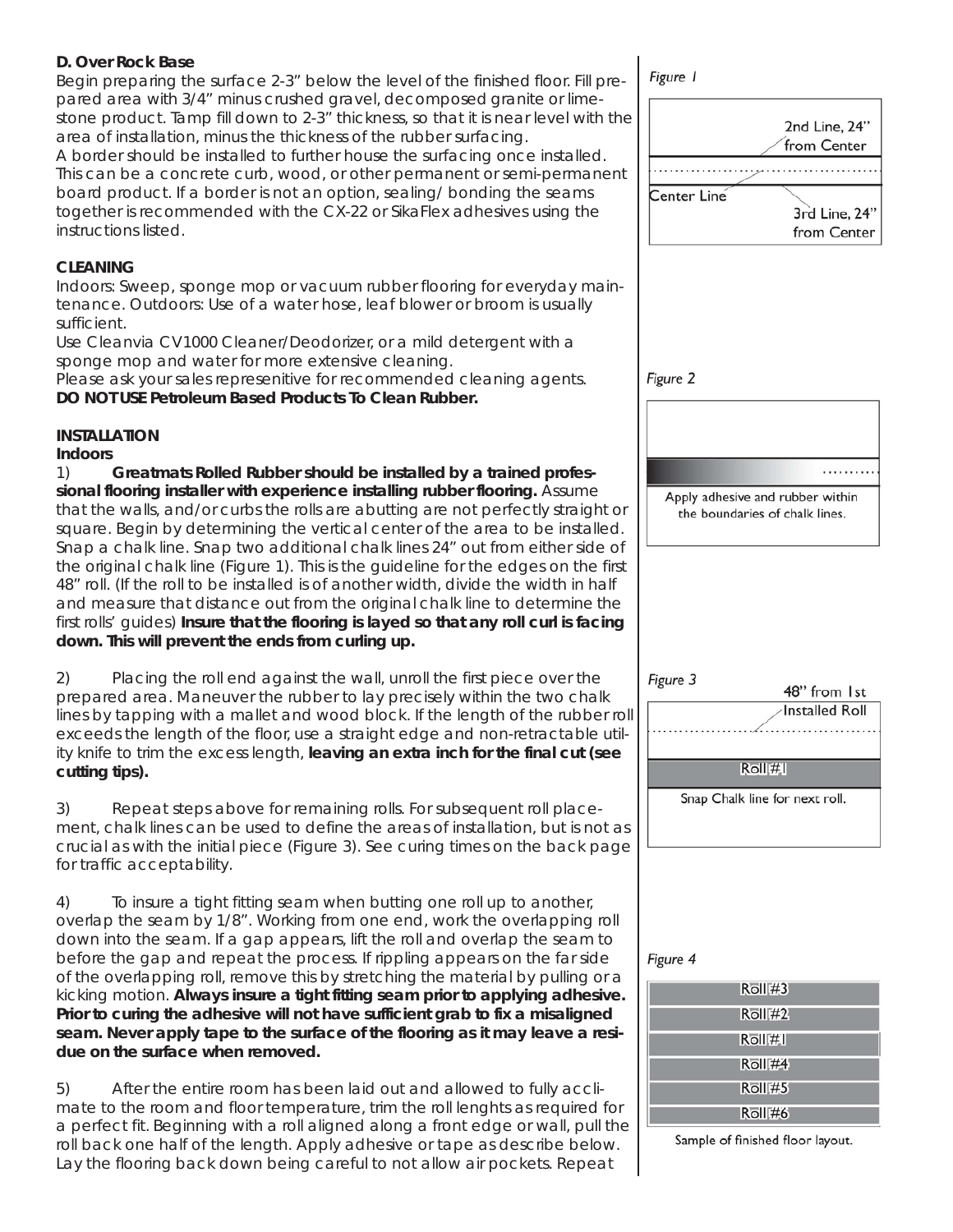the process for the other half of the first roll and moving on to the adjacent rolls. When laying the other rolls be sure to over lap the seams by 1/8" and force the overlap into the seam. **Be very careful to not allow the portion of the roll that is overlapping to touch the adhesive first.** Thoroughly roll the flooring with a 50-100 lb carpet roller to assure bonding of the rubber to the adhesive. *Be careful not to shift the roll while rolling.* Rolling should be done again at 30 and at 60 minutes after the initial placement of the roll onto the adhesive. Rolling should be done both widthwise and lengthwise. This will ensure maximum contact and ultimate bond.

#### a. If Adhesives are Needed: \*

The adhesive should be applied thinly and evenly with a 3/16" x 1/4" x 1/4" "V" trowel. (Greatmats adhesive will cover 50 to 60 sq. ft. per gallon). Follow immediately with rolled rubber material. Gloves are strongly suggested during application, as the adhesive will adhere to the skin and once dried is difficult to remove. DO NOT allow mineral spirits to come in contact with the rubber rolls.

#### b. Using Double-Sided Carpet Tape:

Apply the double sided quality carpet tape on the floor. Remove release tape and ease rubber back down into place. Do not allow to "flop" onto the tape, as it may create air pockets. Press to adhere. Continue this process for the remainder of the floor.

**ADHESIVE CLEAN UP TIPS:** Before troweling with Greatmats adhesive, cover the unused portions of the trowel with duct tape. After troweling, tear off the tape before the material cures. Clean all tools and excess adhesive immediately after use with mineral spirits. Use proper precautions when handling solvents. Cured adhesive can be removed by cutting with a mechanical tool. DO NOT allow mineral spirits to come in contact with the rubber rolls.

#### **Outdoors**

Outdoor installations typically require complete adhesion for maximum floor strength. Use the same procedures as in the indoor installation, using the Greatmats adhesive process. Using CX-22 or SikaFlex sealant will also add strength and immobility to the floor (if using seam sealant, leave 1/8" gap between rolls). Take note of the outdoor temperature when using adhesive, as it will affect the curing time. In some areas, evening or night installations are best due to extreme heat. Colored product installed outdoors will be subjected to harsh UV rays, and as such may discolor.

\*The instructions provided are assuming use of Greatmats Adhesives. If another adhesive product is used, be cautious as to the manufacturer's instructions, curing time's and bonding window.

#### **PRODUCT WARRANTY**

1.0 Greatmats rolled rubber products are guaranteed to be free of manufacturing defects in material and workmanship for 5 years ("Warranty Period"). If there are defects in material and workmanship during the Warranty Period, Greatmats will replace or repair the mats, as described herein, at no cost to the owner/end-user. Should defects in material or workmanship be found, it is the owner's responsibility to contact Greatmats through the point of purchase or directly, as described below. This warranty does not cover dissatisfaction or problems or other damage to the materials due to or as a result of:

a) improper installations and/or improper maintenance;

b) fading due to sunlight (Outdoor exposure, abrasions, and ultra-violet rays may cause normal change in the surface color and is not considered

## **CUTTING TIPS**

Tips on cutting sheet rubber follows. This procedure works best when using a utility knife, When using

a utility knife, be sure to keep the



blades sharp to aid in the cut, and help reduce the possibility of injury due to dull blades.

- 1. Mark the mats you will need to cut with chalk or a chalk line.
- 2. Put your straight edge on the corre sponding marks you have placed on the mats.
- 3. Holding the straight edge firmly in place, score the mats two or three times\*\*
- 4. Grab the mat close to the score line, lift and bend the mat toward you. The score line will "break open".
- 5. Make several more passes with the knife, working down the es tablished cut, until the cut is complete.

\*\*This process may be made easier by cutting the mat on a raised surface such as the 2x4 wood block used during